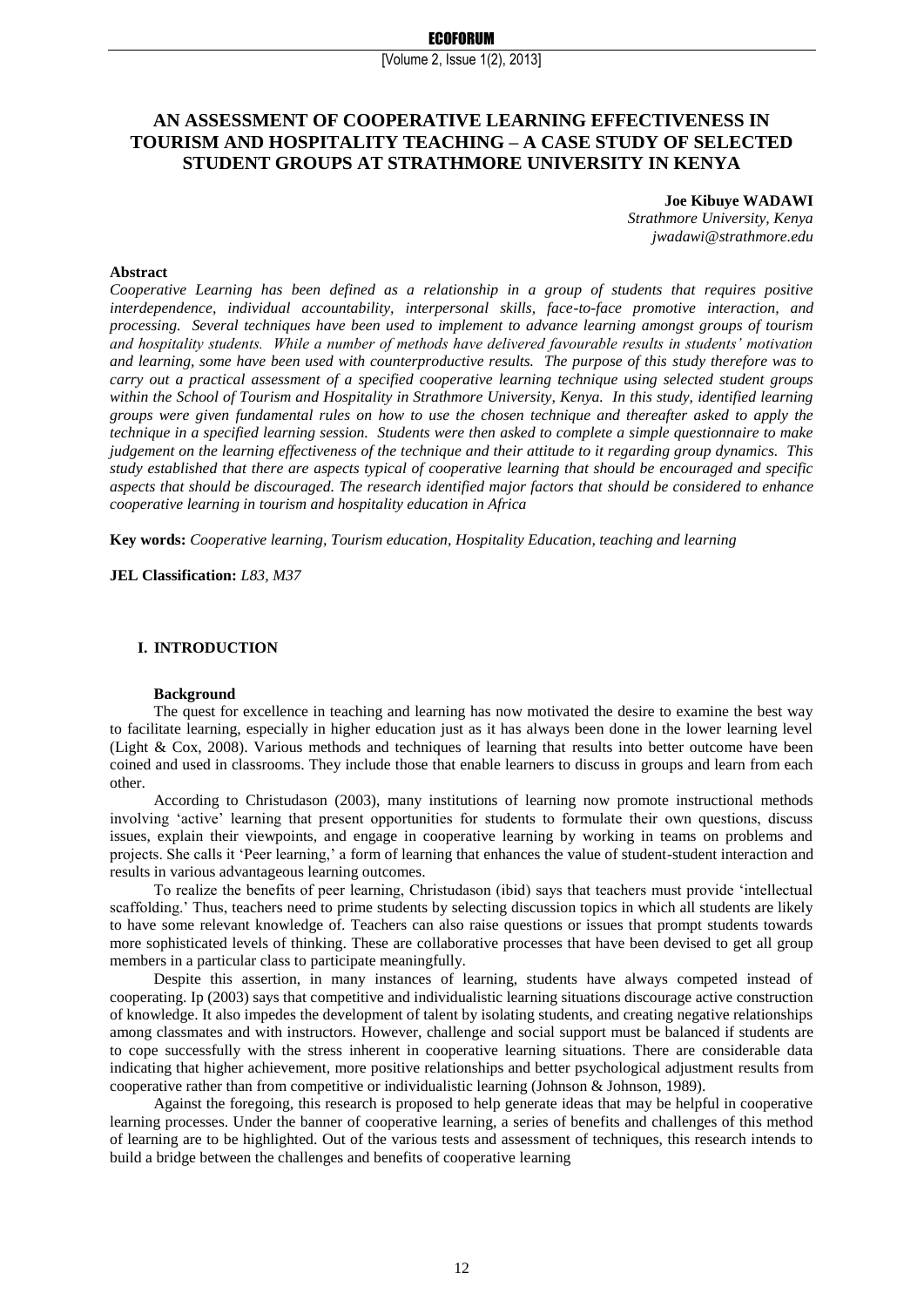#### **Problem Overview**

In higher education teaching, many lecturers have tried to appropriate the maturity of the students by using cooperative based learning methods to enhance their teaching. They have used a series of methods to do this namely, on session cooperative round table, Focussed Listing for brainstorming, structured problem solving, one minute paper, reciprocal teaching and group take away projects. While some report very successful results in terms of the desired learning outcomes, other lecturers have expressed fears that the cooperative learning mechanisms have so many weaknesses. Sessa and London (2007) say that a facilitator in cooperative learning must create specified structures for stimulating cooperative learning. The authors however, do not give clear outline of what should stimulate this method of learning. Assessment has been another major challenge associated with the application of cooperative based learning (Hellstrom, Nilsson & Olsson, 2009). This research will therefore carry out investigations on how groups learn using cooperative learning methods and to register pertinent challenges of the techniques as well as develop a functional framework to guide effective cooperative learning

## **II.PURPOSE OF THE STUDY**

The main purpose of this study is to identify benefits of cooperative learning and its challenges with the aim of developing an integrated framework for improving cooperative learning effectiveness in the higher education sector. In particular, the study needed to identify challenges faced by various members in cooperative learning scenarios and the benefits obtained by students who participate in cooperative learning scenarios. It also purposed to establish the students' opinion regarding the best way to learn in cooperative learning processes and finally propose an integrated framework that can improve cooperative learning in higher education

## **III. LITERATURE REVIEW**

The term cooperative learning and group based learning have been used interchangeably. Scholars argue that they should be viewed differently (Balantine & Larres, 2007). These authors define cooperative learning as a robust structure that includes features that are not ordinarily used in common group learning techniques. It is a learning style that requires systematic management ranging from careful group formation, assignment of individual roles within groups, group management, assessment of group tasks and giving feedback on group performance. Cooperative learning is one of the ways through which teaching and learning is made better by lecturers as it enables them to diminish their traditional classroom control while encouraging students' mastery of the learning process (Morrison & Johnston, 2003).

In her article 'Peer learning: varieties, benefits and problems,' Nancy Falchikov (2005) stresses the importance of group learning and reaffirm that Cooperative learning is one of the success stories of educational reform as it has solid teacher support and a favourable research base. She however states that cooperative learning only works best in the conditions such as Face-to-face interaction where there exist positive interdependence and promotive interdependent goals. The situation must also enable individual accountability and personal responsibility for reaching cooperative goals, frequent practice with small-group interpersonal skills and regular group processing and reflection. A number of techniques have been used by various lecturers to facilitate cooperative learning. Some of the methods have been briefly explained hereunder.

### **Roundtable**

Roundtable structures can be used to brainstorm ideas and to generate a large number of responses to a single question or a group of questions. The main issue here is the question or the problem you have asked the students to consider. It has to be one that has the potential for a number of different "right" answers. Relate the question to the course unit while keeping it simple so that every student can have some input. Once time is called, the lecturer determines what he or she wants to have the students do with the lists for example they may want to discuss the multitude of answers or solutions or they may want to share the lists with the entire class.

#### **Focused Listing**

Focused listing can be used as a brainstorming technique or as a technique to generate descriptions and definitions of concepts. Focused listing asks the students to generate words to define or describe something. Once students have completed this activity, a lecturer can use these lists to facilitate group and class discussion. As an example, students can be asked to list 5-7 words or phrases that describe or define what a motivated student does. From there, students may be asked to get together in small groups to discuss the lists, or to select the one that they can all agree on.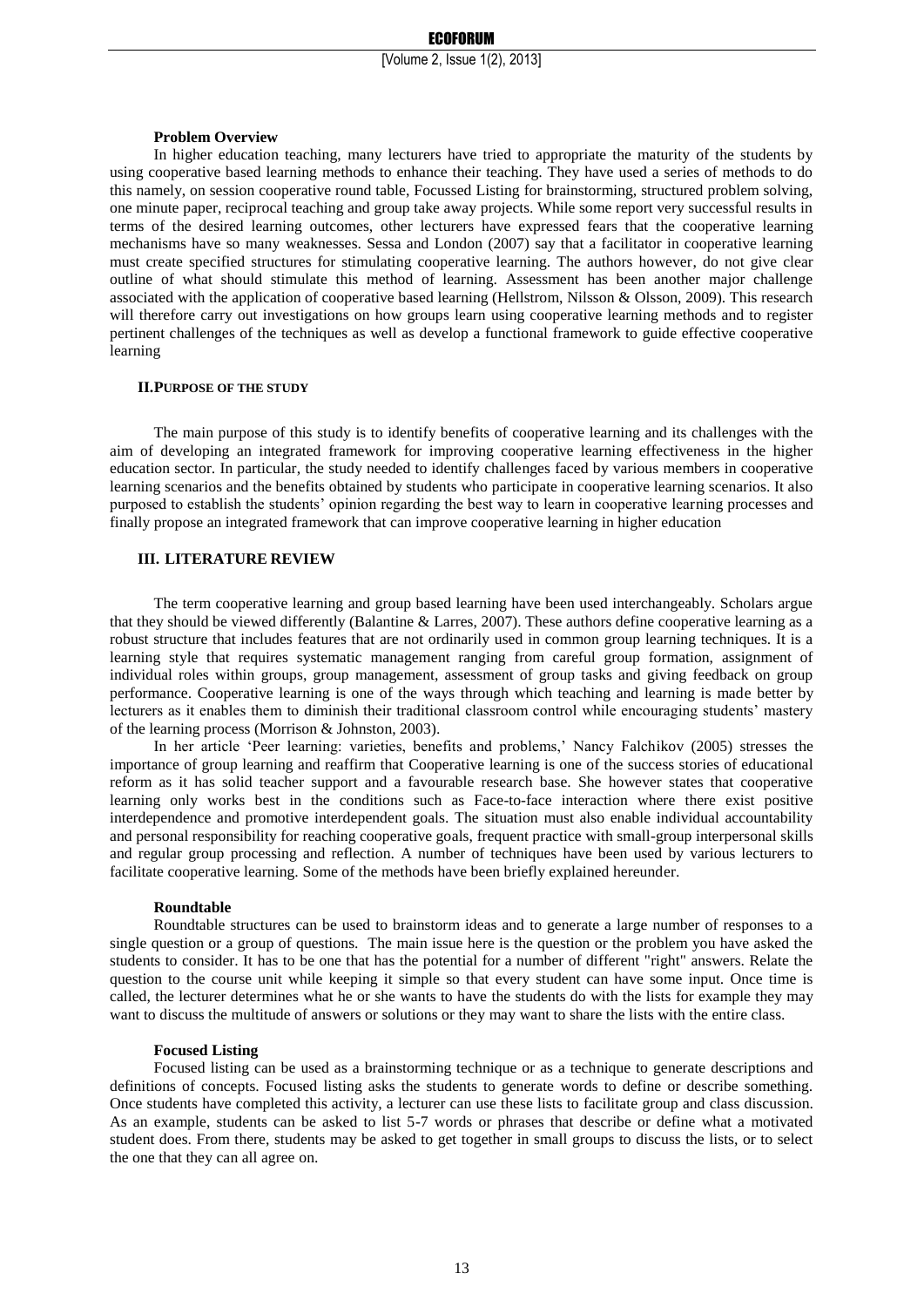1) Structured Problem-solving

Structured problem-solving can be used in conjunction with several other cooperative learning structures. In this system, have the participants brainstorm or select a problem for them to consider. Assign numbers to members of each group (or use playing cards) and have each member of the group be given a different number or suit. Commence the discussion as a group.

#### **One Minute Papers**

In this method students are asked to comment on questions like the ones given in the example below. Give them one minute and time them. This activity focuses them on the content and can also provide feedback to the teacher. Such one minute papers can be used to introduce the next day's discussion, to facilitate discussion within a group, or to provide the teacher with feedback on where the student is in his or her understanding of the material.

#### **Reciprocal teaching**

This is a scenario that requires that a lecturer gives a brief introduction to a topic and sets up a group where each member of the group is given a small portion of the topic (a section) to research and teach the other members of the group.

# **IV. GROUP TAKE AWAY PROJECT**

This is a formative or summative group problem assignment that requires a set team of students to meet at their own time and solve.

A critical requirement in the effective management of cooperative learning is in the formation of the learning group. While many scholars may have complaint that there are number of weaknesses in cooperative learning some failures could be attributed to poor formation and management of the group. According to McDougall and Beattie (1996), a systematic framework must be employed in the formation and management of cooperative learning. The authors suggest that selection of learning group should be based on learning style, team type, organisational mix as well as inherent expert knowledge in one or two members of the group

In setting up cooperative learning group, it has been suggested that diversity of group members be ensured so that members can appropriate their differences positively (Driver, 2003). However, the author argues that in setting up, the lecturer must find an optimum level of diversity as too much or too little may also be counterproductive. In addition to the requirement for diversity, a cooperative learning group must be equipped with a high quality of relationship amongst individuals within the group (Butera & Buchs, 2001). Further, at the implementation stage Sessa and London (2007) say that a facilitator in cooperative learning must create specified structures for stimulating cooperative learning. The authors assert that no matter what the setting is, proper design and implementation of cooperative learning involves five steps. The steps starts with Pre-instruction in which prior planning helps to establish the specific cooperative learning technique to be used and lays the foundation for effective group work. Plan out how groups will be formed and structure how the members will interact with each other. This is followed by introduction of topic to the students then monitoring and intervention into the study groups and finally assessment of cooperative learning outcome

A series of benefits of cooperative learning have been identified. Aside from the focus on students, McManus (2002) says that cooperative learning pose great challenges as well as benefits to lecturers. He says teachers do benefit as they mingle well with the students and get to know them well. Again he stresses that it is the greatest joy of teaching for a teacher to see the evidence of students' command of subject. On the other hand he says cooperative learning expose a few challenges to teachers in higher education as follows:

- Teachers fear that in many cases they register a change in learning goals by the students,
- Other teachers fear giving up apparent control of the class each time they go out to teach,

 Lastly, the technique may require that the teacher sets aside more time and energy in the coordination of assignment.

However cooperative learning has not been practised without challenges. Teachers and students have together faced a number of difficulties in the management of learning using cooperative learning techniques. Problems involving the coverage of syllabus being either very fast or very slow have been noted as well as difficulties is assessing output via observation and possible team versus individual grading of group work. Others include problems with various types of personalities in group work and the presence of hitchhikers or joy riders within the group. Issues to do with dominant personalities of the 'know it all' or a perfectionist have been registered and there have also been cases where individual students' ability to give constructive criticism or receiving and giving peer review in the course of group work is a great challenge. Some of these challenges have demeaned cooperative learning and may have discouraged some lecturers against using the method.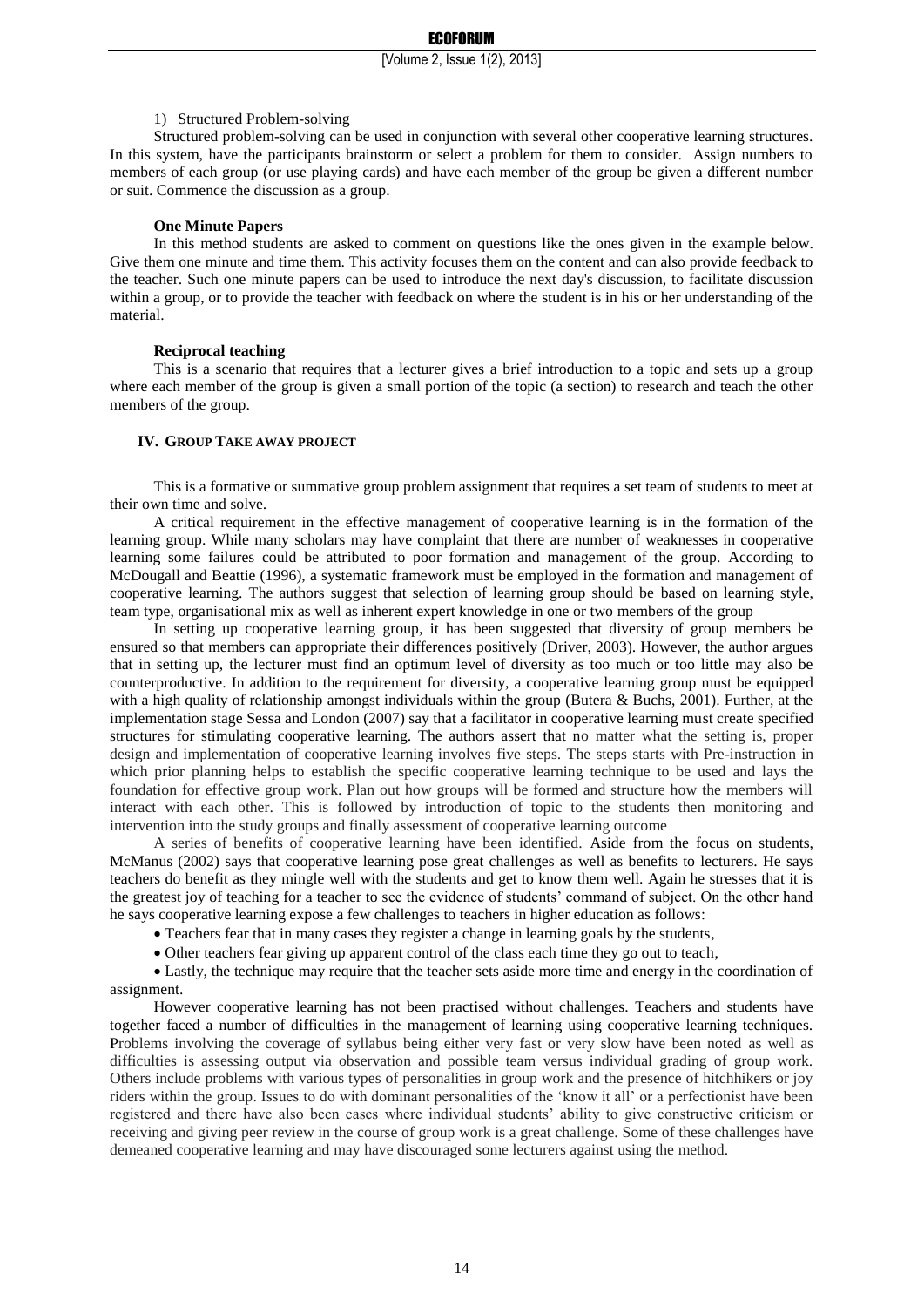## **V.STUDY METHODOLOGY**

The study employed a qualitative assessment of student work teams who were assigned to a specified group learning scenario within the School of Tourism and Hospitality of Strathmore University. A class of 34 students doing Hospitality Operations Management was chosen for this investigation. These students were divided into four learning groups: two groups of eight students each and the other two groups of nine members each. The chosen cooperative learning method to be evaluated in this study was the Reciprocal Teaching. As had been explained earlier, this scenario required that the researcher give a brief introduction to a topic and sets up four groups as already indicated above.

The study population was made of the registered students of the School of Tourism and Hospitality who are pursuing either the full time or part time programmes in both the BSc in Hospitality Management or BSc in Tourism Management. A convenient sample of 34 students was chosen from the population. This convenience sampling was based on the fact that the researcher was to be assigned a subject to teach this particular student group. In this regard, 34 students undertaking a subject named 'Hospitality Operations Management' were identified and used in this study. These were  $3<sup>rd</sup>$  year fulltime and  $4<sup>th</sup>$  Year part time BSc students doing Hospitality Management within the School of Tourism and Hospitality. Each group member was then given a small portion of the larger topic to research or study at own time, and teach the particular section to the whole class. Each group was then assigned a group study topic in the area of Services Marketing.

The groups were expected to hold group meetings and discuss the topic and make preparation for reciprocal teaching under the following guidelines:

- Discuss the general scope of the topic as a group
- Subdivide the assigned topic into 5 parts
- Discuss and agree amongst themselves who to assign which sub topic

 Allow assigned members adequate time to carry out research and make preparation to build up topic content

 Members to hold meetings as maybe necessary to check progress made by fellow members and to assist each other with additional content where necessary

 Ensure group readiness to teach that topic on a particular day, each member teaching the whole class his/her portion of subtopic in turn.

To enable effective assessment of the efficacy of the chosen cooperative learning scenario, two methods of data collection were employed. The first method employed was the use of an unstructured questionnaire to collect individual opinion of each cooperative learning participant in every group. This was done after every reciprocal teaching session by a particular group. The second method was the use an observation check list. The checklist was prepared by the researcher and used during reciprocal teaching sessions to facilitate assessment of pertinent quality issues of this method of cooperative learning. In this regard the research presents the following two sets of data collection tools

## **VI. DATA COLLECTION AND DISCUSSION**

All the students who participated in this study were registered 4<sup>th</sup> year students of Strathmore University undertaking BSc in either hospitality or Tourism Management at the School of Hospitality and Tourism.

#### **Group participation and roles**

Individual participation in cooperative learning is one of the aspects that has been seen as highly critical in the working of any group. This study therefore sought to establish the role of every individual in the general group operation. In all the cases, students indicated that they were either ordinary members or group coordinator. In essence, the records indicated that there were four group coordinators and the rest i.e. 30 were ordinary group members. However, it should be noted that 20 of the 34 participants played the role of peer teacher. The rest were involved in assisting the assigned peer teacher with research into the topic and other pertinent requirements for the preparation

#### **What students like most in the Reciprocal Teaching Method?**

At the end of the presentation by each group, the members of the Reciprocal teaching team were given a questionnaire to complete. In one of the questions, students were asked to state what they enjoyed most in the reciprocal teaching method. A series of qualitative responses were received for this open ended question. These responses were reconciled for meaning and purpose and then summed up into just four major different items as follows: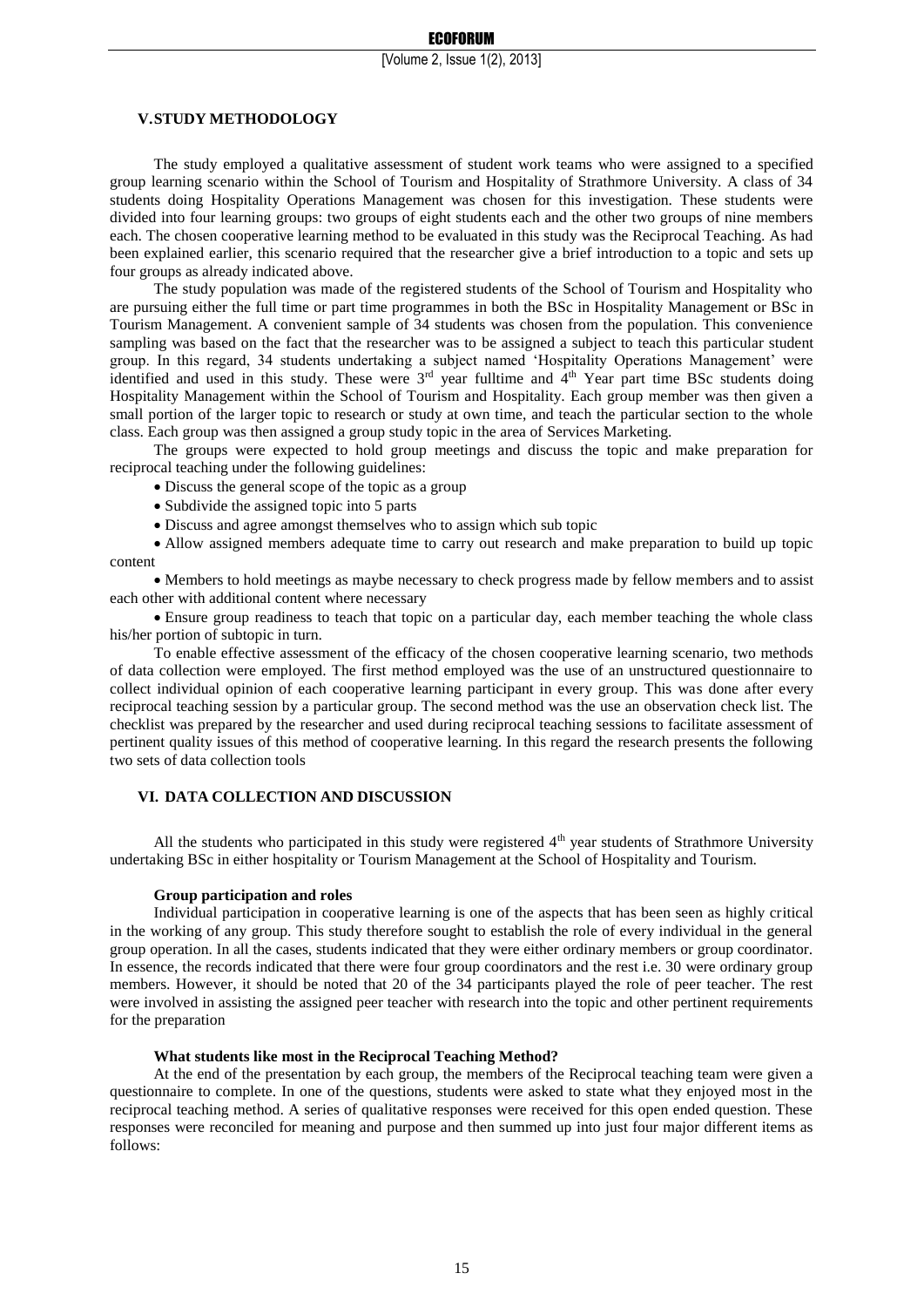| Table 2. What students like most in Reciprocal Teaching Method                     |          |            |
|------------------------------------------------------------------------------------|----------|------------|
| <b>Collated Responses</b>                                                          | No of    | % of total |
|                                                                                    | students |            |
| More questions asked in class also made me learn more during class presentation by | 28       | 82.35      |
| other peer teachers                                                                |          |            |
| Freedom to ask questions made students ask many questions than they do normally    | 22       | 64.71      |
| with the normal lectures and this made me to go and search for more clarifications |          |            |
| before I went to present to the rest of the class.                                 |          |            |
| I learnt more from my colleagues than I do from my teacher                         | 18       | 52.94      |
| Working together with group members to enrich my lesion                            | 12.      | 35.29      |

# **Table 2: What students like most in Reciprocal Teaching Method**

As shown in the Table 2, a large proportion of students feel that more questions asked in class during class presentations by peer teachers, made them learn more, and it is an aspect they liked most. This was followed by the general feeling that students enjoyed during these presentations which made them ask questions as opposed to when they are taught by the regular teacher. It is this aspect that motivated the first point as an aspect they liked most during the exercise. Generally, students feel they learn more from this method than they would learn from a teacher. The students were then asked if the aspects mentioned in Table 4.2 would motivate them to develop a desire to learn. All the 34 students stated that these aspects would definitely encourage them to develop an intrinsic desire to learn.

# **What students did not like most in the reciprocal teaching method**

Along the same line, participants were asked to state what they did not like most in the reciprocal teaching method. The students' responses were again collated and merged where necessary and the following makes the summary of these responses:

| Table 3: What students did not like most in the Reciprocal Teaching Method |                |            |  |
|----------------------------------------------------------------------------|----------------|------------|--|
| <b>Collated Responses</b>                                                  | No of students | % of total |  |
| Student colleagues disrupt presenter during reciprocal teaching            | 26             | 76.47      |  |
| Requirements to meet as a group $-$ lack of time                           | 24             | 70.59      |  |
| Unplanned meeting times                                                    | 16             | 47.06      |  |
| Bossy and not facilitative leadership                                      | 14             | 41.18      |  |
| Limited preparation time                                                   | 12             | 35.29      |  |
| Other members assuming that I know nothing                                 |                | 23.53      |  |
| Groups of 9 were too big                                                   |                | 11.76      |  |

# **Table 3: What students did not like most in the Reciprocal Teaching Method**

From the analysis in Table 3, the two most popular responses that pointed at why students may not like the reciprocal teaching method included the requirement to meet as a group (lack of time) and the fact that student colleagues disrupt presenters during reciprocal teaching. However unplanned meeting time and bossy and non facilitative leadership were equally cited as very critical issues that made a number of students to dislike reciprocal teaching. The students were again asked if the aspects collated in Table 3 would discourage their desire to learn. All the 34 students stated that these aspects were definitely very important to them as they can negatively influence their desire to learn

# **Recommendations to help improve reciprocal teaching**

Students were finally asked to make recommendations that can help improve reciprocal teaching as a method of cooperative learning. A number of suggestions were advanced and these have been outlined in Table 4

| <b>Collated Responses</b>                                             | No of    | % of total |
|-----------------------------------------------------------------------|----------|------------|
|                                                                       | students |            |
| Student colleagues should cooperate with other groups and individuals | 30       | 88.24      |
| making group driven task presentation                                 |          |            |
| Individual roles must be well clarified                               | 22       | 64.71      |
| Allow adequate time for preparation                                   | 16       | 47.06      |
| Set up clear rules that will govern group relationship                | 14       | 41.18      |
| Group leader should be chosen by Members                              | 12       | 35.29      |
| Outline the task requirement clearly                                  | 10       | 29.41      |
| Group should be small enough and manageable                           |          | 17.65      |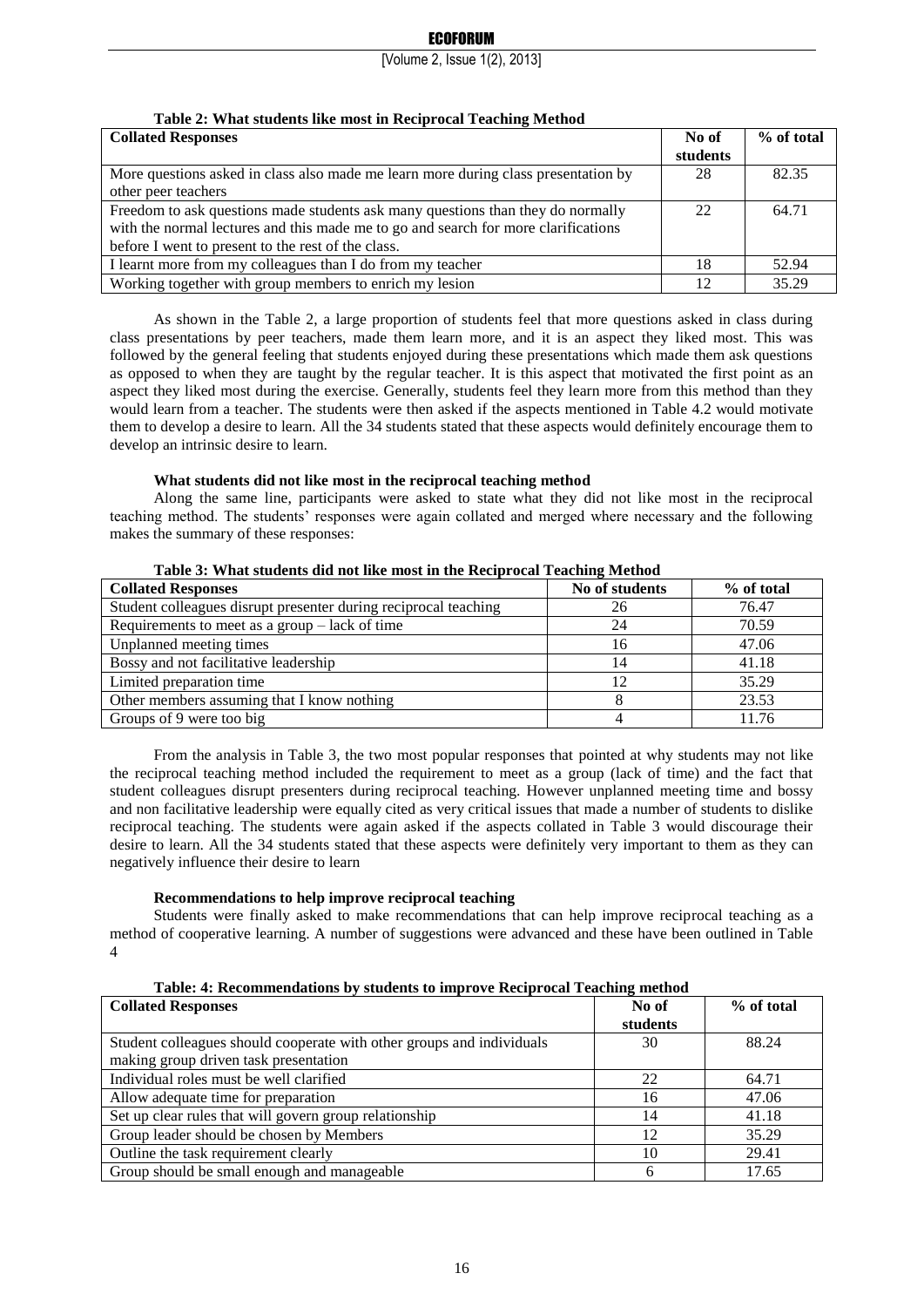## **ECOFORUM**

[Volume 2, Issue 1(2), 2013]

| Don<br>tasks<br>group<br>have<br>many<br>too | . |
|----------------------------------------------|---|

Table 4 shows that the most students recommend that student colleagues should cooperate with other groups as well as individual classmates who are involved in making group tasks presentations. The respondents also recommended strongly that individual roles in groups must be well clarified. Students also felt that group tasks should be given adequate time to enable preparation and also that clear rule that govern group relationships should be established and applied. There are four points that were cited by just a small number of students but are equally important recommendations. They include the fact that group leaders should be chosen by members, group tasks should be outlined clearly, groups should be small enough and manageable, and too many group tasks should be discouraged in class.

## **Observation assessment framework**

As students in the various Reciprocal Teaching groups prepared and made presentations in the Reciprocal Teaching project, a checklist was prepared to facilitate group behaviour, interaction and performance quality. Observations were made as each group made presentations and a summary of the findings are presented in Table 5.

| <b>Parameters of Observation</b>       | <b>Observation Comments</b>                                                           |
|----------------------------------------|---------------------------------------------------------------------------------------|
| General organisation of the group      | • 3 out of 4 groups exhibited very good organisation – Elements of                    |
|                                        | organisation                                                                          |
|                                        | • Show of maturity in groups                                                          |
| Interest to learn from their colleague | • Listen to more organised students                                                   |
|                                        | • Less organised do not attract attention                                             |
|                                        | • General interest is well shown through questions and general                        |
|                                        | contribution                                                                          |
| Trust from members to seek             | • The more organised and prepared peer teacher is asked more questions                |
| clarification from peer teacher        | • The less organised is also asked questions that are interrogative of                |
|                                        | knowledge                                                                             |
|                                        | • Some are ignored and not asked any question                                         |
| General cheer and support from team    | • Team members show interest to help their peer teacher                               |
| members                                | • Some come out to answer questions on behalf of the teacher                          |
| Preparedness of the peer teacher       | • Most students looked well prepared                                                  |
| Communication ability of the peer      | • The 1 <sup>st</sup> groups to make their presentation had poor from most presenters |
| teacher                                | • Groups that presented later in the exercise improved communication                  |
|                                        | • Most peer teachers communicated well                                                |
|                                        | • Preparation made them communicate well                                              |
| Confidence of the presenter (peer      | • Well prepared students had more confidence in presentation                          |
| teacher)                               | • Confidence is also related to group cheer and support                               |
|                                        | • Interest to learn from members gave peer teacher more confidence and                |
|                                        | courage                                                                               |
| General and instant formative          | · Class participation expressed a positive formative assessment                       |
| assessment of the leaning outcome      |                                                                                       |

**Table 5:** Observation Record on The Reciprocal Teaching method as exhibited by Respondents

# **VII.CONCLUSIONS AND RECOMMENDATIONS**

A number of issues emerged from this study regarding cooperative learning amongst students undertaking undergraduate degree in the field of tourism and hospitality. From this study, the following conclusions can be made:

 Students enjoy classroom freedom and would always seek this freedom to enable them ask questions more openly so as to accelerate learning amongst them.

 Students ask fewer questions during the normal classroom teaching in the traditional lecturing method where learning is dominated by one way teaching by a lecturer.

 Students learn have the potential to learn more from well prepared colleagues than they would from the normal classroom teaching

 The freedom generated by cooperative learning motivates the students' willingness to learn and can possibly enable them to learn more